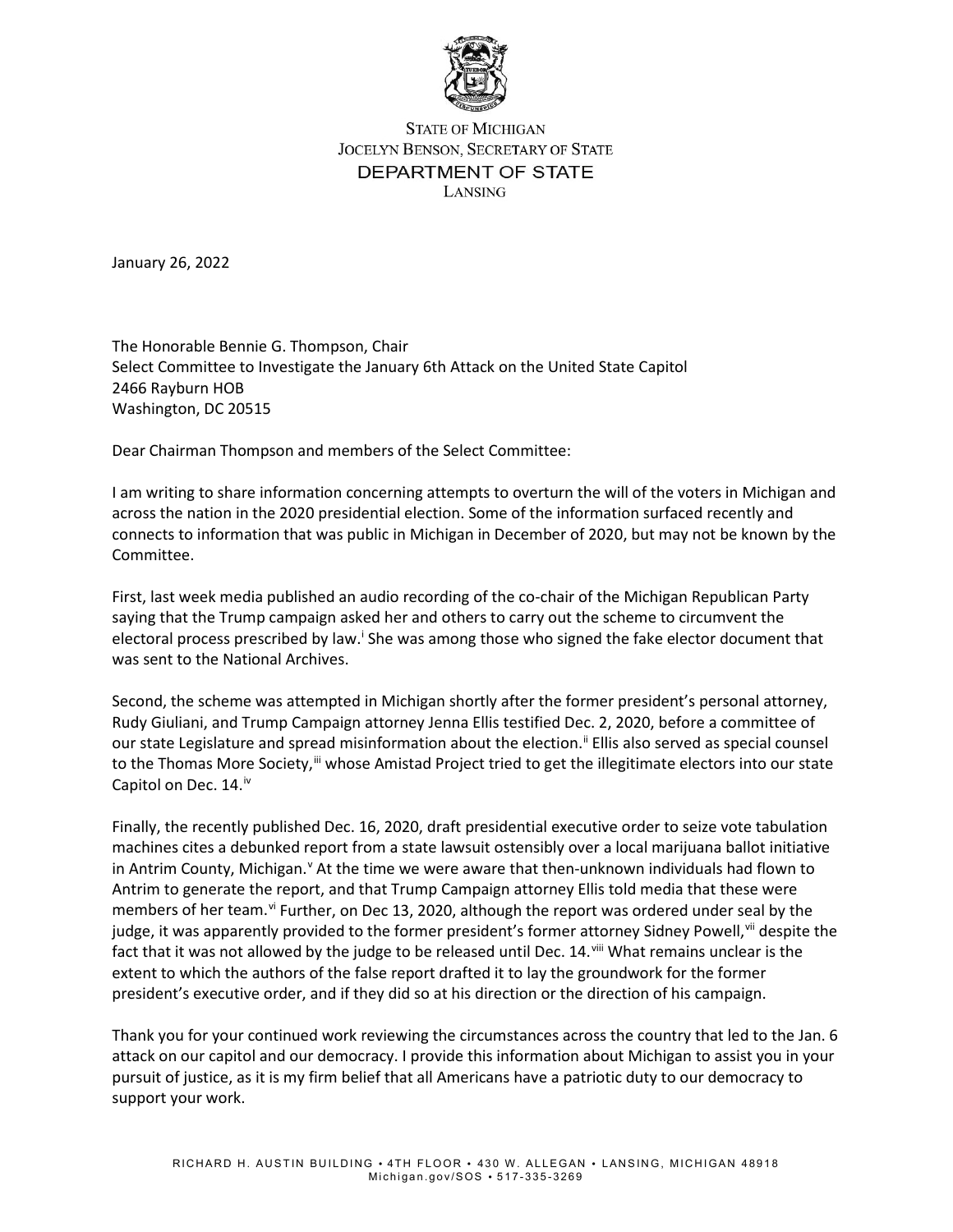Letter to Select Committee to Investigate the January 6th Attack on the United State Capitol January 26, 2022 – Page 2

Sincerely,

failignBonson

Jocelyn Benson Michigan Secretary of State

c: United States Attorney General Merrick Garland

<span id="page-1-4"></span><sup>v</sup> <https://www.politico.com/f/?id=0000017e-7db3-d1fc-ad7f-fff3fd720000>

<span id="page-1-0"></span><sup>i</sup> [Trump campaign officials, led by Rudy Giuliani, oversaw fake electors plot in 7 states -](https://www.cnn.com/2022/01/20/politics/trump-campaign-officials-rudy-giuliani-fake-electors/index.html) CNNPolitics

<span id="page-1-1"></span><sup>&</sup>lt;sup>ii</sup> [Trump Lawyers Rudy Giuliani & Jenna Ellis Testify Before Michigan House Oversight Committee: Full Transcript -](https://www.rev.com/blog/transcripts/trump-lawyers-rudy-giuliani-jenna-ellis-testify-before-michigan-house-oversight-committee-transcript) [Rev](https://www.rev.com/blog/transcripts/trump-lawyers-rudy-giuliani-jenna-ellis-testify-before-michigan-house-oversight-committee-transcript)

<span id="page-1-2"></span><sup>&</sup>lt;sup>iii</sup> Conservative nonprofit group challenging election results around the country has tie to Trump legal adviser Jenna Ellis - [The Washington Post](https://www.washingtonpost.com/politics/thomas-more-jenna-ellis/2020/12/07/09057432-362d-11eb-b59c-adb7153d10c2_story.html)

<span id="page-1-3"></span>iv [Jan. 6 Panel and State Officials Seek Answers on Fake Trump Electors -](https://www.nytimes.com/2022/01/21/us/politics/jan-6-fake-trump-electors.html) The New York Times (nytimes.com)

<span id="page-1-5"></span>vi [How the election-fraud myth was spread by Russell Ramsland and the Texas security company ASOG -](https://www.washingtonpost.com/investigations/interactive/2021/trump-election-fraud-texas-businessman-ramsland-asog/) [Washington Post](https://www.washingtonpost.com/investigations/interactive/2021/trump-election-fraud-texas-businessman-ramsland-asog/)

<span id="page-1-7"></span><span id="page-1-6"></span>vii See attached Dec. 13, 2020, court filing by Powell.<br>viii [How the election-fraud myth was spread by Russell Ramsland and the Texas security company ASOG -](https://www.washingtonpost.com/investigations/interactive/2021/trump-election-fraud-texas-businessman-ramsland-asog/) [Washington Post](https://www.washingtonpost.com/investigations/interactive/2021/trump-election-fraud-texas-businessman-ramsland-asog/)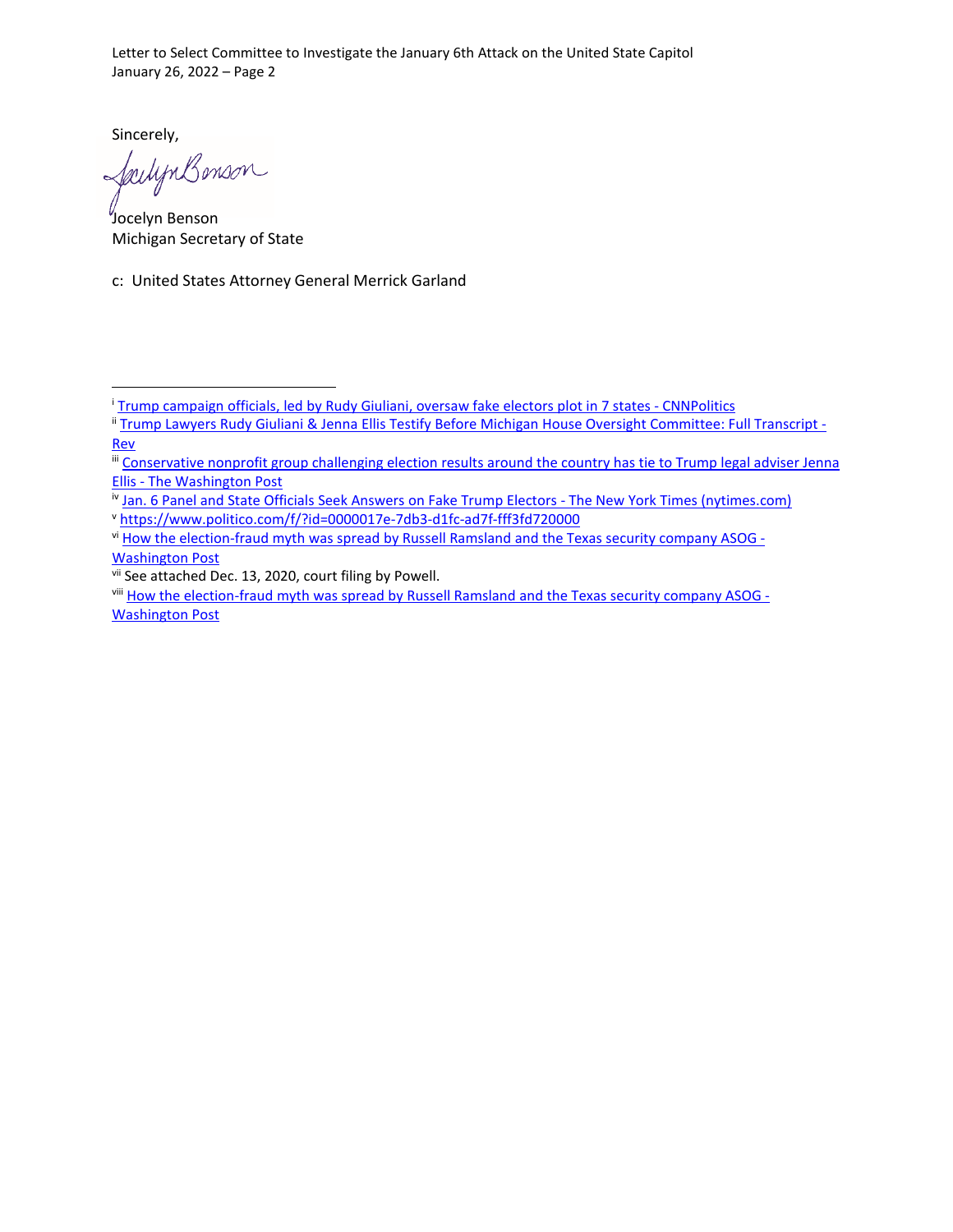HOWARD KLEINHENDLER ESQUIRE 369 LEXINGTON AVENUE, 12th Floor NEW YORK, NEW YORK 10017 (917) 793-1188 howard@kleinhendler.com www.kleinhendler.com

December 13, 2020

Justice Roberts Justice Thomas Justice Breyer Justice Alito Justice Sotomayor Justice Kagan Justice Gorsuch Justice Kavanaugh Justice Coney Barrett

United States Supreme Court 1 First Street NE Washington, DC 20534

> Re: *In Re: Timothy King, Marian Sheridan, John Haggard, Charles Ritchard, James Hooper, and Daren Rubingh, Petitioners' Emergency Petition Under Rule 20 for Extraordinary Writ of Mandamus*

Dear Justice Roberts, Justice Thomas, Justice Breyer, Justice Alito, Justice Sotomayor, Justice Kagan, Justice Gorsuch, Justice Kavanaugh, and Justice Coney Barrett:

Petitioners Timothy King, Marian Sheridan, John Haggard, Charles Ritchard, James Hooper, and Daren Rubingh seek to file under seal recently obtained evidence related to Petitioners' Emergency Petition Under Rule 20 for Extraordinary Writ of Mandamus. The new evidence has not yet been made part of the record.

Pursuant to United States Supreme Court Rule 32, Petitioners, by and through counsel, Sidney Powell, Howard Kleinhendler, Stefanie Lambert Junttila and Gregory Rohl, hereby notify this Honorable Court of two batches of recently obtained evidence, and have served this letter on all parties.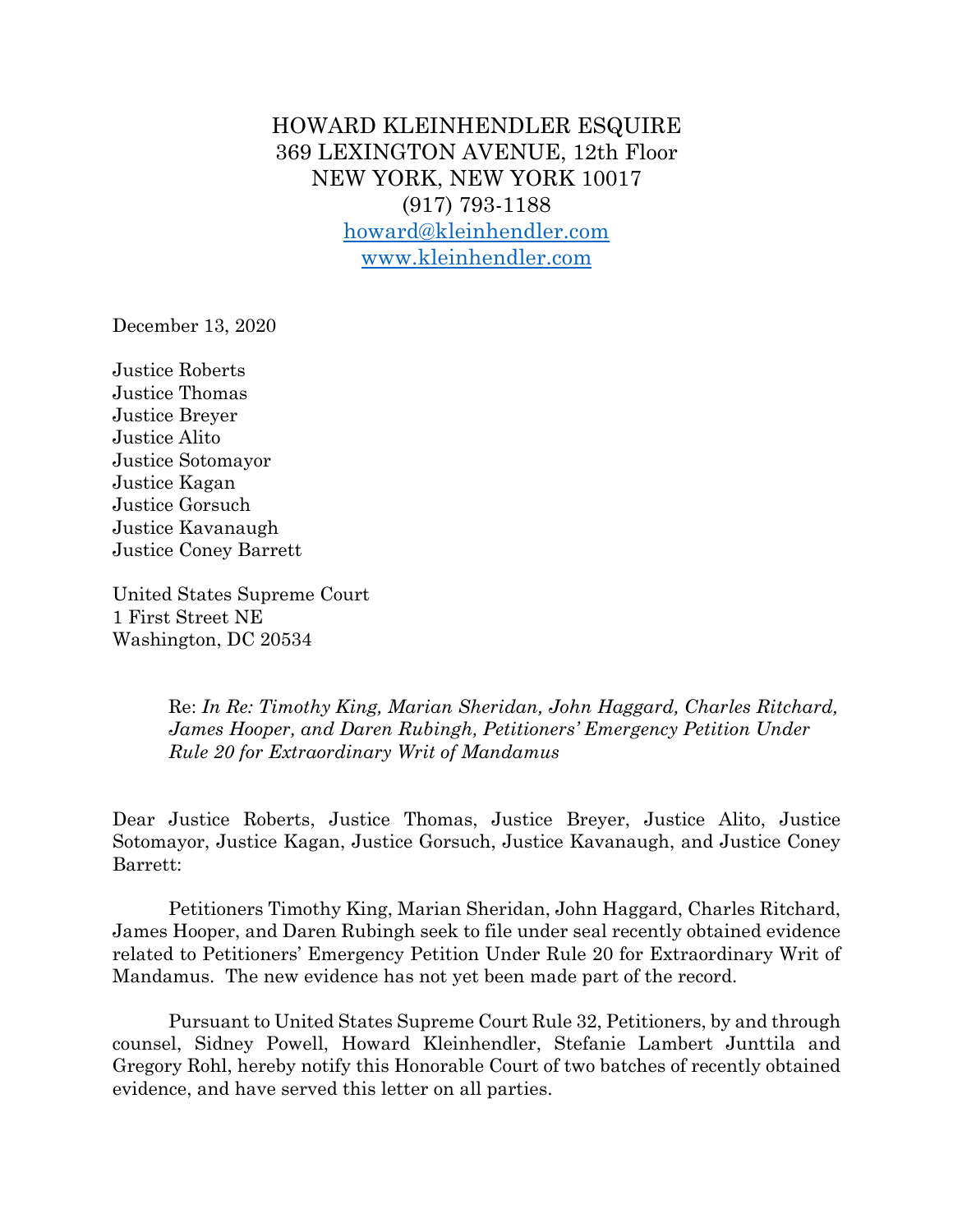The first tranche of new evidence is a forensic analysis report—prepared under a protective order—regarding voting machines, voting materials, and voting data used in Antrim County, Michigan. This report also implicates voting issues in the state of Georgia. An Order to conduct the examination and to protect the process was issued on December 4, 2020, by the Honorable Kevin A. Elsenheimer, Case No. 2020009238CZ. An expert analysis involving Dominion Voting Systems was conducted with permission of the Court. Only nine days have lapsed since entry of the Court Order. The expert evaluation and the expert analysis are still being conducted. This initial report has been prepared as expeditiously as possible to be lodged here and to be filed *in camera* with the Court in Michigan. This evidence could not have been obtained by the Plaintiff's earlier than December 13, 2020.

The results of the expert analysis provide new information and evidence as it relates to the November 3, 2020 election in Antrim County, Michigan, and by logical extrapolation, explains voting anomalies and evinces fraud throughout the Dominion Voting Systems. The new evidence specifically provides additional and conclusive evidence of election fraud and irregularities pertaining to the November 3, 2020 election. The final "certified tally" in Michigan reflected a slim margin of Mr. Biden's vote count to be 146,000 over that of President Trump, with just under 10 million people living in Michigan.

The newly obtained evidence from Antrim County, Michigan is directly relevant to Petitioners' Emergency Petition Under Rule 20 for Extraordinary Writ of Mandamus before this Honorable Court because the new evidence corroborates and supports the existing record of evidence proving massive election fraud, multiple violations of the Michigan Election Code, federal statutes, and the Equal Protection Clause of the U.S. Constitution.

In addition to new expert evidence from Antrim County, the Petitioners have also been provided with new affidavits from two additional forensic experts that are not subject to a protective order but evince international interference in the election.

The new affidavits are from Military Intelligence electronic intelligence analysts and state that the SSL certificates from dominionvoting.com were used multiple times from Canada, Serbia, and the United States. Images are attached to the affidavits, demonstrating that Dominion systems were connected to foreign systems around the globe. Additionally, the affidavits detail evidence demonstrating that Sequoia Capital seeded or funded Dominion Voting Systems and HSBC Toronto acquired from Dominion Voting Systems eighteen patents representing intellectual property of Dominion Voting Systems. These patents all pertain to direct interfaces with the U.S. election process by means of ballots, systems, and machines. This affidavit further reveals that a Toronto-based Chinese bank (HSBC) secures the intellectual patents pertaining to direct access to the U.S. election systems and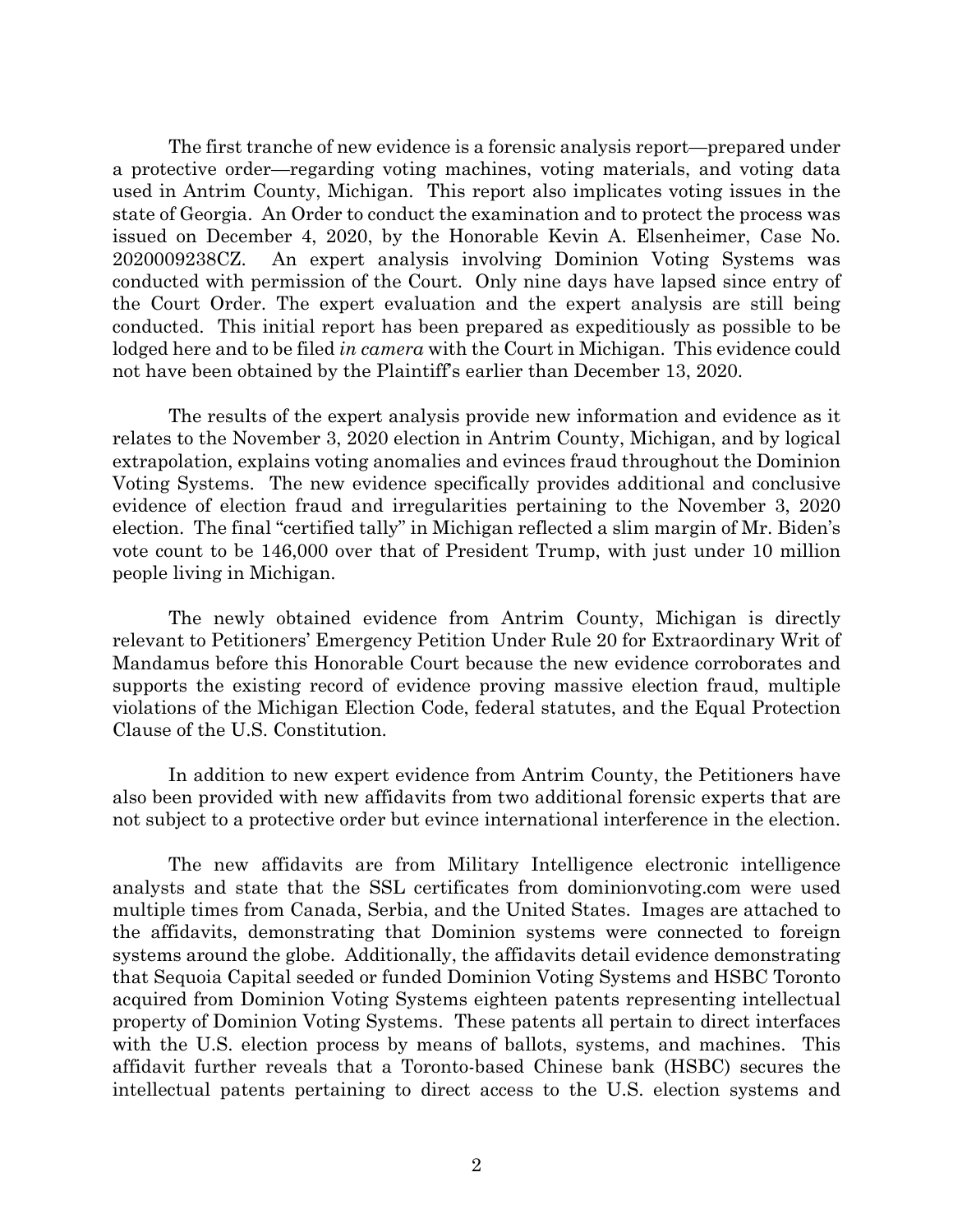equipment from Dominion Voting Systems. The information revealed in these affidavits is relevant to Petitioners' Rule 20 Petition for Extraordinary Writ of Mandamus to further demonstrate foreign interference in the November 3, 2020 election.

Petitioners seek to file these new affidavits and evidence from Military electronic intelligence analysts to support and corroborate the existing evidence of international interference in the November 3, 2020 election.

Petitioners seek to file the new evidence from the forensic examination of the Michigan machines under seal primarily because of the protective order under which it was obtained and is being reported to that Court by other members of our team. It also has significant implications for national security. There is hearing in the Michigan court scheduled for 8:30 a.m. Monday, December 14, 2020, on the Plaintiffs' motion to unseal the report.

We respectfully request the new evidence be lodged pursuant to Supreme Court Rule 32.

This evidence is crucial to a just resolution of the cases pending before this Court. The Petitioners stand ready to provide the evidence to the Court under the procedures it deems appropriate.

Respectfully submitted,

*/s/ Howard Kleinhendler* HOWARD KLEINHENDLER Attorney for Plaintiff/Petitioners 369 Lexington Avenue, 12th Floor New York, New York 10017 (917) 793-1188 howard@kleinhendler.com

*/s/ Sidney Powell* SIDNEY POWELL 2911 Turtle Creek Blvd., Suite 300 Dallas, Texas 75219 (214) 707-1775 sidney@federalappeals.com